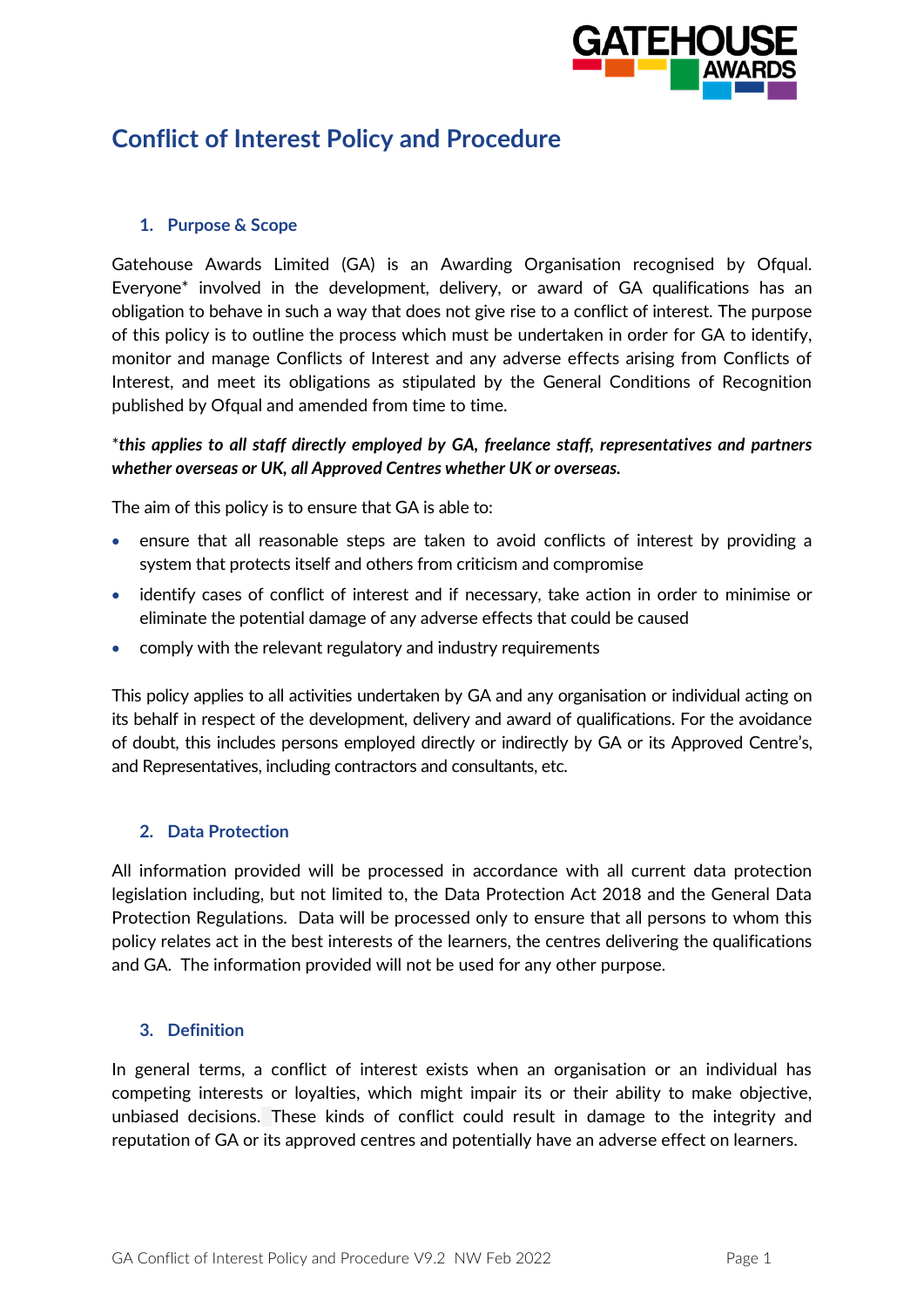

A Conflict of Interest exists in relation to an awarding organisation where:

- a) its interests in any activity undertaken by it, on its behalf, or by a member of its Group have the potential to lead it to act contrary to its interests in the development, delivery and award of qualifications in a way that complies with its Conditions of Recognition
- b) a person who is connected to the development, delivery or award of qualifications by the awarding organisation has interests in any other activity which have the potential to lead that person to act contrary to his or her interests in that development, delivery or award in a way that complies with the awarding organisation's Conditions of Recognition, or
- c) an informed and reasonable observer would conclude that either of these situations was the case.

Part (a) above covers Conflicts of Interest that relate to GA directly. That is, situations where activities carried out by GA (or on its behalf) might impair GA's ability to make objective, unbiased decisions about how best to develop, deliver or award GA qualifications.

Similarly, part (b) covers Conflicts of Interest that relate to the individuals connected to any part of the development, delivery or award of GA qualifications. That is, situations where a particular individual's interests might impair their ability to make the objective, unbiased decisions that are necessary to ensure that GA can develop, deliver and award its qualifications in line with the Conditions of Recognition.

Part (c) extends the definition of Conflict of Interest to also include situations where an observer would perceive that GA, or individual connected to GA, has such a competing interest.

The following are examples of situations that may constitute a conflict of interest:

- direct or indirect financial gain
- direct or indirect benefits such as employment, sponsorship, gifts, hospitality, services, or goods
- reciprocal arrangements that compromise the ability to make reliable and professional judgements
- personal interests in, connections to, or family relationships with learners who are being assessed or moderated
- situations where commitment, loyalty or integrity is compromised

#### **4. Conflict of Interest Scenarios**

The following are examples of potential conflicts of interest. This list is intended to illustrate the types of situation that would represent a conflict of interest, but is not exhaustive: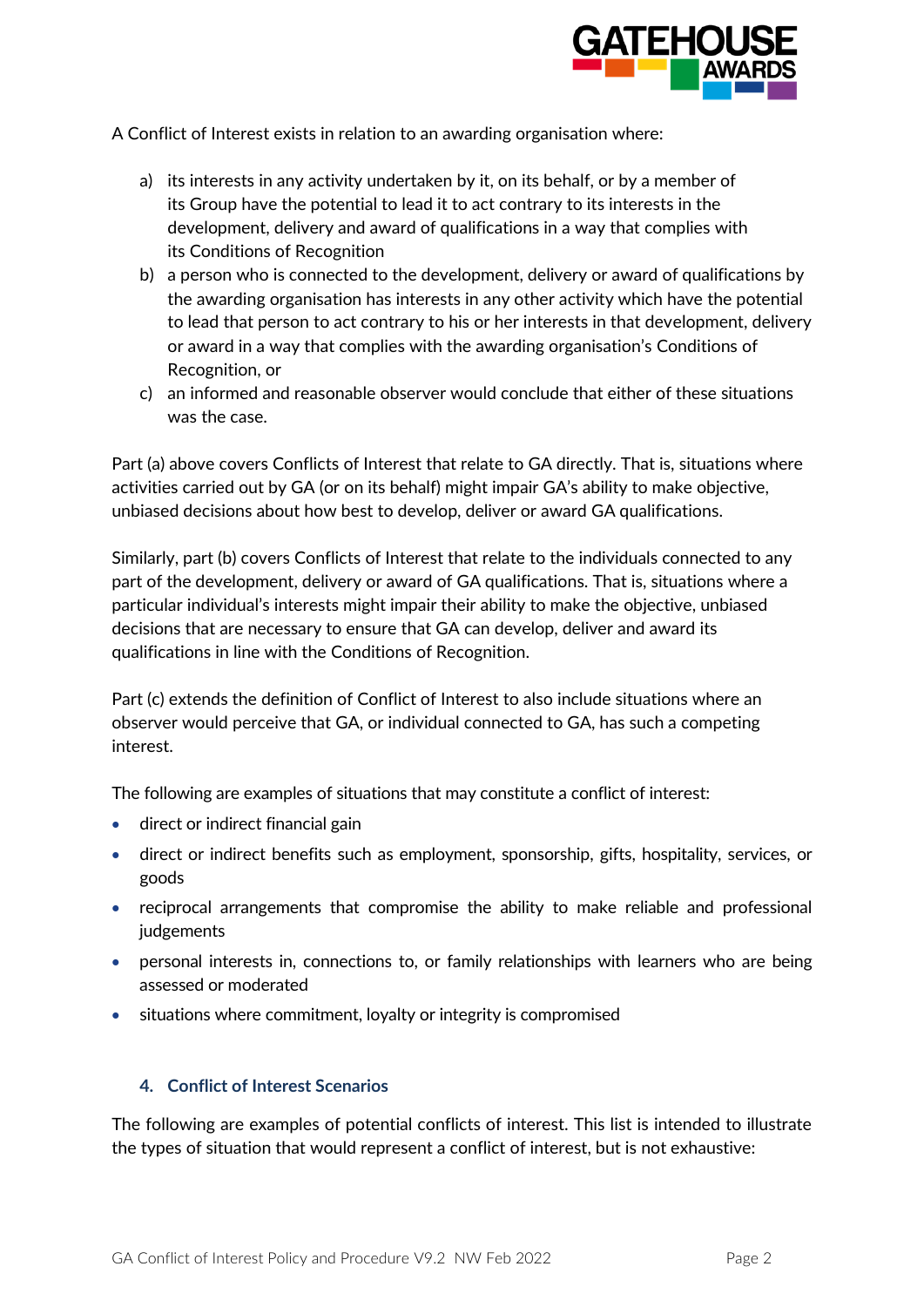

- The Governing Body appoints a consultant to undertake research or other activities on its behalf. One of the Governing Body members knows the consultant personally and/or has a business connection with them
- A member of the Governing Body has a financial interest in a centre approved by GA
- A director, partner or staff member of GA or ones of its Approved Centres participates in a private professional activity, consultancy or secondary employment that conflicts or may conflict with the carrying out of his or her official duties for GA or the centre
- Members of the Governing Body (or Quality Panel members, where applicable) are attending an appeal hearing. One of the members becomes aware that they have had an involvement in the case at an earlier stage in the proceedings
- An assessor marks the papers of a learner who is a relative or friend of that assessor
- An assessor marking papers is paid according to the results (e.g. either pass or fail)
- A marker or assessor employed by GA is marking the papers of a centre in which a close family member has a financial interest
- An External Quality Assurer or Examinations Observer has a personal relationship (family, friend, business partner, etc.) with any Director, manager or staff member of a centre where they are sent to carry out quality assurance duties on behalf of GA
- Where an individual participates in, or has the ability to influence, decisions affecting another person with whom the individual has a family or personal relationship
- A centre incentivises staff by offering Assessors and/or Internal Quality Assurers a bonus for the number of learners achieving a 'pass'
- A centre offers learners a 'Guaranteed Pass' scheme, or a money-back guarantee scheme, which could compromise the integrity of the assessment and awarding process (where assessment decisions are made by centre staff)
- During normal moderation procedures, the moderator checks the assessment decisions of an examiner with whom they have a personal relationship
- Where an individual performs multiple roles: the additional role performed by an individual may come into conflict with the fulfilment of the responsibilities of their other role
- Where an individual participates in, or can influence, decisions affecting another person with whom the individual has a family or personal relationship
- Where an individual employed by GA for the purpose of writing, trialling or reviewing confidential assessment material, or for the preparation of a resource designed to support the preparation of learners for assessments of a qualification is also employed by an Approved Centre delivering the assessment. Please note that this does not apply to the preparation of teaching resources or materials by a teacher exclusively for learners that he or she teaches; however, GA may review such resources in respect of maintaining the confidentiality of assessment materials.
- Centre staff carry out assessments on behalf of GA where the centre's main source of income is payment based on the number of candidates who pass the qualification. The pay and reward of centre staff is directly linked to the centre's overall income. A conflict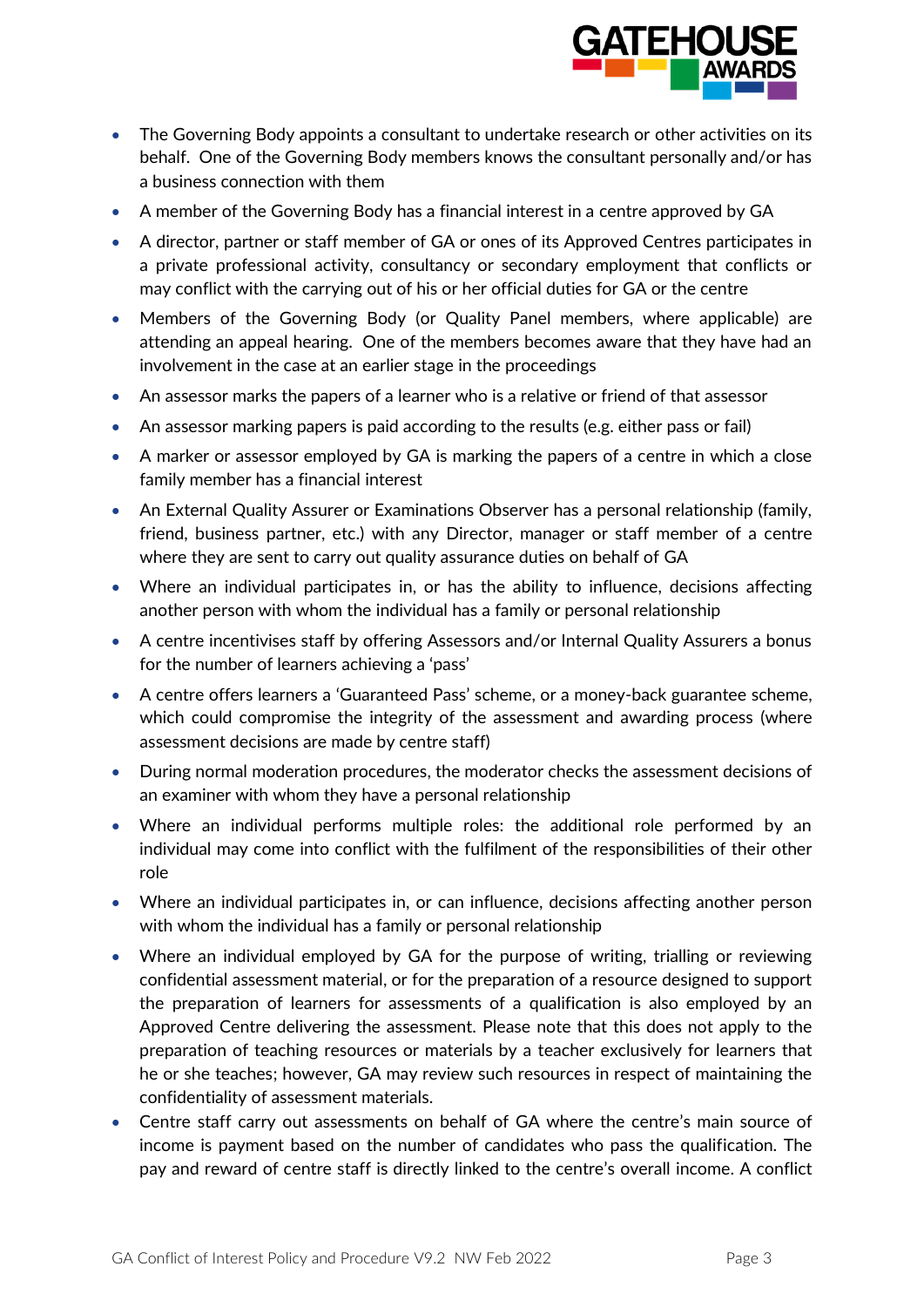

of interest arises here because an individual assessor has a financial incentive to ensure as many candidates as possible pass the qualification, as this will maximise both the Centre's and their own income.

#### **5. Policy Statement**

GA will identify, monitor and manage Conflicts of Interest with a view to preventing any Adverse Effect that might arise from them, and to minimise any Adverse Effect should one nonetheless occur. GA may continue to operate where conflicts of interest exist, with appropriate avoidance of mitigation strategies in place, however, this is with the exception of the following:

- It is prohibited for anyone with a personal interest in the outcome of an investigation into potential malpractice from carrying out investigations of suspected or alleged malpractice
- It is prohibited for anyone with a personal interest in the outcome of the investigation into potential breaches of confidentiality from carrying out investigations of suspected or alleged breaches of confidentiality.
- It is prohibited for anyone with a personal interest in the decision being appealed from taking decisions on that appeal.

In addition, GA will take all reasonable steps to avoid learners being assessed by anyone with a personal interest in the outcome of the assessment, and – where it is unavoidable – to ensure any part of the assessment they do conduct is scrutinised by someone else who does not have such an interest (via Centre Assessment Standards Scrutiny or through wider centre controls, where applicable).

Note: where GA refers to 'centre staff' this includes not only teaching staff in schools and colleges but also covers assessors, internal quality assurers, moderators, private tutors, coaches and mentors, plus employers providing training to learners in relation to qualifications offered by GA.

This does not apply to the preparation of teaching resources or materials by a teacher exclusively for learners that he or she teaches, although GA reserves the right to consider from the perspective of maintaining the confidentiality of assessment materials.

#### **6. Responsibility and Authority**

The Governing Body has overall responsibility for ensuring that this policy is implemented fully and correctly. The responsibility for overseeing this on a day to day basis is delegated to the Compliance Manager. All relevant staff and other individuals have a responsibility to be aware of the potential of conflict of interest. Elements of the procedure will be implemented and actioned by other members of staff as delegated by the Governing Body and/or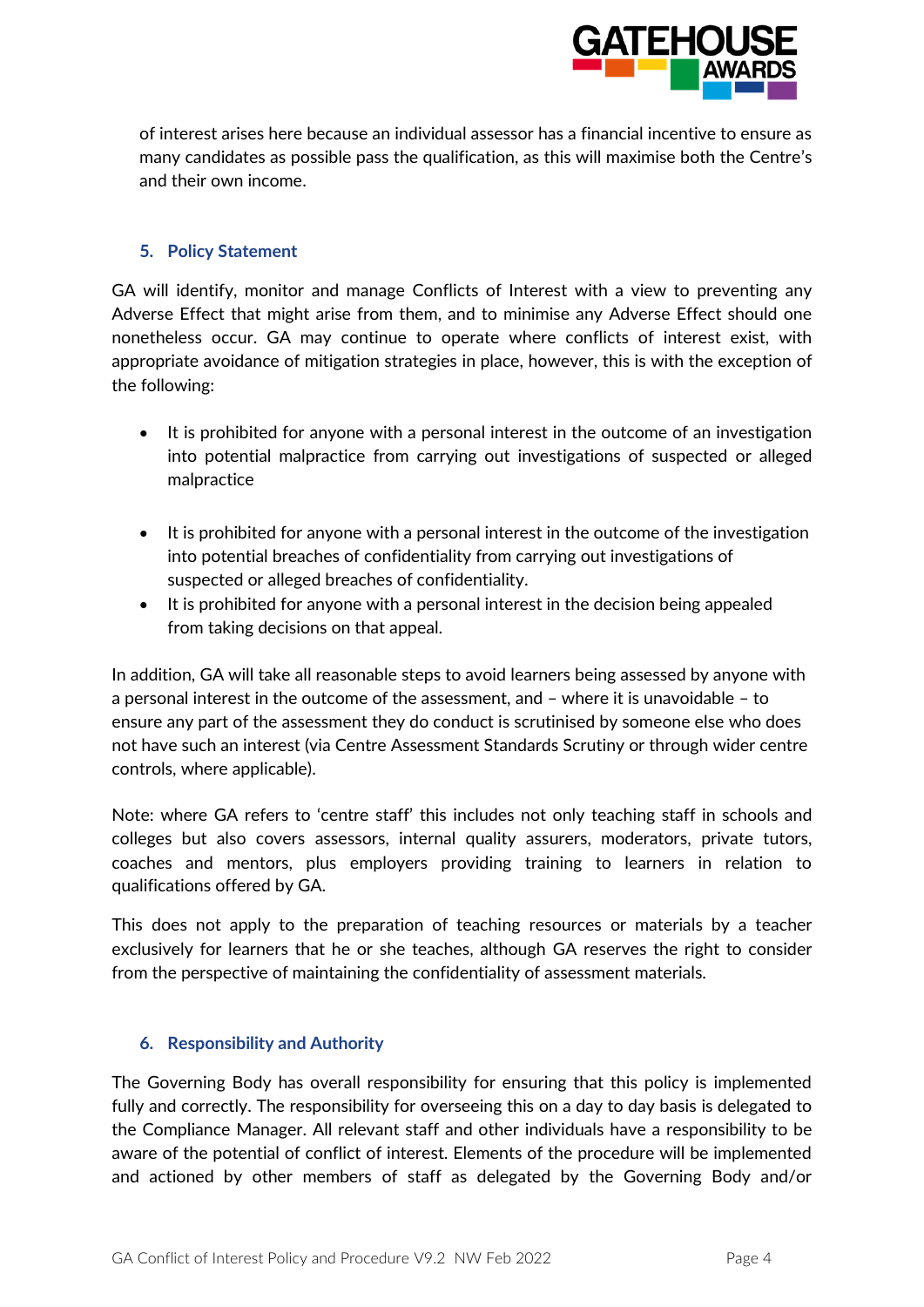

Responsible Officer and may include, but not be limited to the senior management, including the Director, Compliance Manager or Assessment Manager.

Each GA Approved Centre appoints a 'Head of Centre' to act as the single point of accountability for adhering to all policies, procedures and regulations as required by the Centre Statement of Commitment signed as part of the Centre Application process. The Head of Centre is responsible for ensuring that all centre staff, whether directly or indirectly employed by the Centre (including all consultants and contractors) are aware of this policy and the responsibilities covered therein.

#### **The Governing Body, Quality Panel and Senior Management Responsibility**

- a) Senior managers are responsible for communicating the Conflict of Interest Policy to all relevant members of staff on an annual basis
- b) Senior managers are responsible for ensuring that conflict of interest training of all staff takes place and ensuring that contractual arrangements with staff and third parties who have access to confidential assessment information clearly set out any obligations on those staff and third parties to manage conflicts of interest arising from other activities that they undertake
- c) The Compliance Manager is responsible for deciding when and how matters relating to potential or actual conflict of interest are dealt with within the business, including when they are reported to the Governing Body and the Quality Panel.
- d) The Quality Panel and Governing Body will liaise with the Responsible Officer and Compliance Manager in relation to reporting any issues to the Regulator.
- e) The Governing Body or Quality Panel will begin an investigation of any issues identified within 24 hours where management of a Conflict of Interest or an adverse effect has been identified as one requiring Governing Body or Quality Panel level intervention. A preliminary report will be made available to the senior manager concerned within 5 working days.
- f) The Compliance Manager reviews the procedures at least every two years to ensure that the procedures contain mechanisms that allow for the identification, monitoring and management of potential and actual conflicts of interest and their effects.

#### **Individual Responsibility**

- a) Every individual has responsibility for ensuring that they are familiar with the Conflict of Interest Policy and any guidelines.
- b) Where there is a perceived, potential or actual conflict of interest, or identification of an Adverse Effect, individual staff members are required to inform the Compliance Manager, who will document and resolve the issue, or escalate it to the Responsible Officer or Governing Body, as appropriate.
- c) Any individual considering taking on additional paid work or voluntary work outside GA or its partner or representatives must seek the Director's written agreement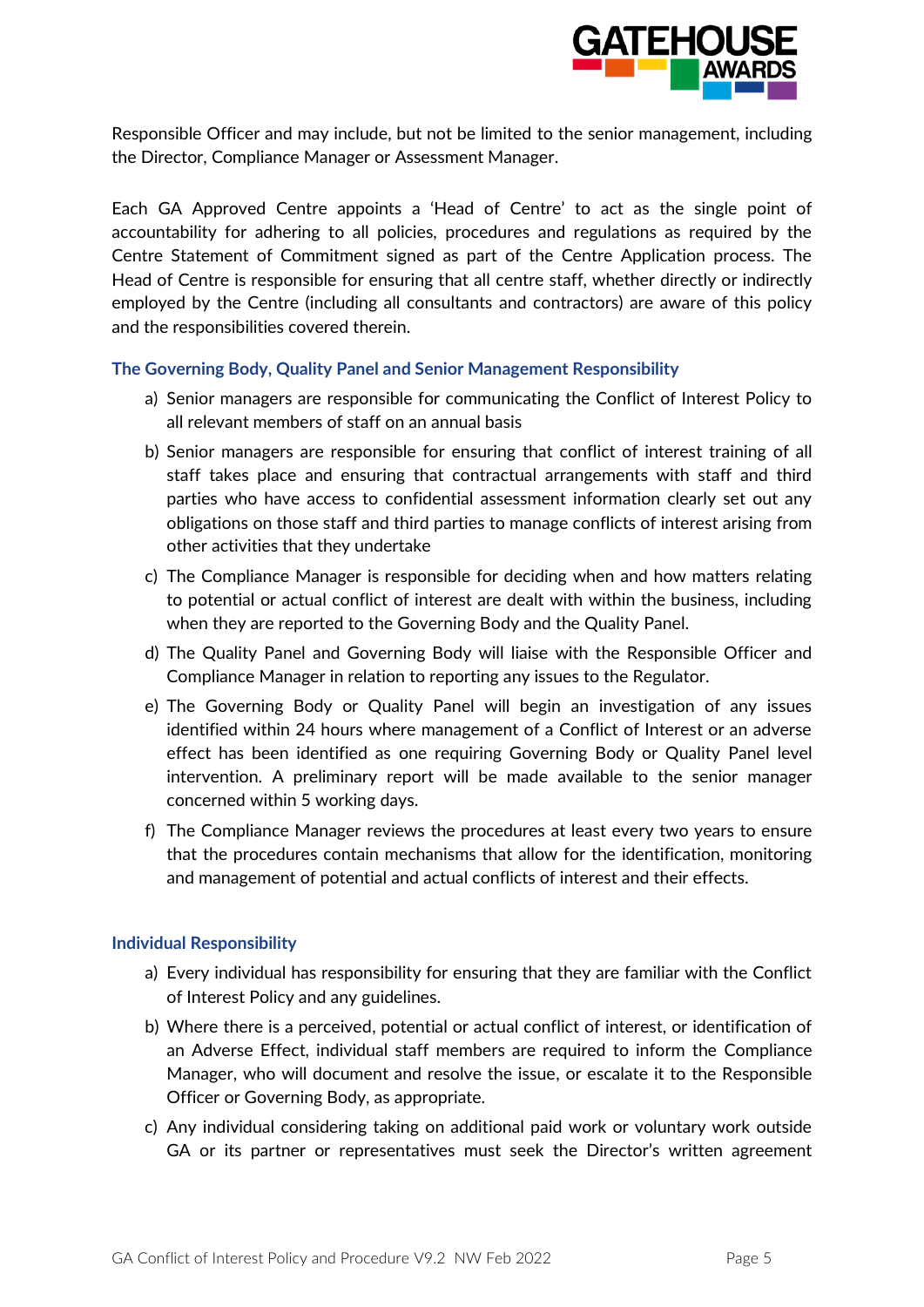

beforehand. An individual must not take on any such activities that could be deemed to compete or conflict with GA's activities.

d) All individual staff members have responsibility to inform GA should they be, or have previously been a teacher for the relevant qualification, or is employed by a centre at which that qualification is taught or delivered (even if that person does not themselves teach or deliver the qualification); and all personal conflicts, such as where a child, sibling, or other close family member is due to take an assessment in relation to which the person has access to confidential assessment information, and where a partner or other close family member is teaching, or is due to teach, the relevant qualification.

#### **7. Declaring a Conflict of Interest**

All GA staff, partners and representatives, and centre staff are required to declare any situations giving rise to actual, potential, or perceived conflicts of interest during their induction training, and immediately when any changes occur.

Anyone involved in a situation where there is, may be, or be perceived to be, a conflict of interest shall disclose the situation giving rise to the conflict of interest concern immediately and in writing to their line manager or GA's Compliance Manager.

A Declaration of Interests Form for centres is provided for this purpose.

Any declared interests, whether perceived, potential or actual will be recorded on GA's Register of Interests, which will be maintained by GA's Compliance Manager. The register will be accessible to all members of the senior management team.

**Please Note: Even if a centre resolves a potential Conflict of Interest, it MUST be declared to GA with details of how the situation was resolved.**

#### **8. Monitoring and Management of Identified Conflicts of Interest**

Once a conflict of interest has been identified it is entered onto the Register of Interests by a senior member of GA staff. The conflict of interest is graded as perceived, potential, or actual, and a senior member of staff is allocated to be responsible for resolving it.

Any action taken in order to resolve it is recorded on the Register of Interests.

If the Compliance Manager is unable to resolve the identified conflict of interest, it is referred to the Responsible Officer who will review it again and identify any adverse effects and the action(s) required to negate or mitigate them, which will be recorded on the Register of Interest and monitored by the Compliance Manager for the duration of the conflict.

The Responsible Officer is responsible for deciding when and how unresolved conflicts of interest are dealt with within the business, including when they are reported to the Governing Body and to the Regulator.